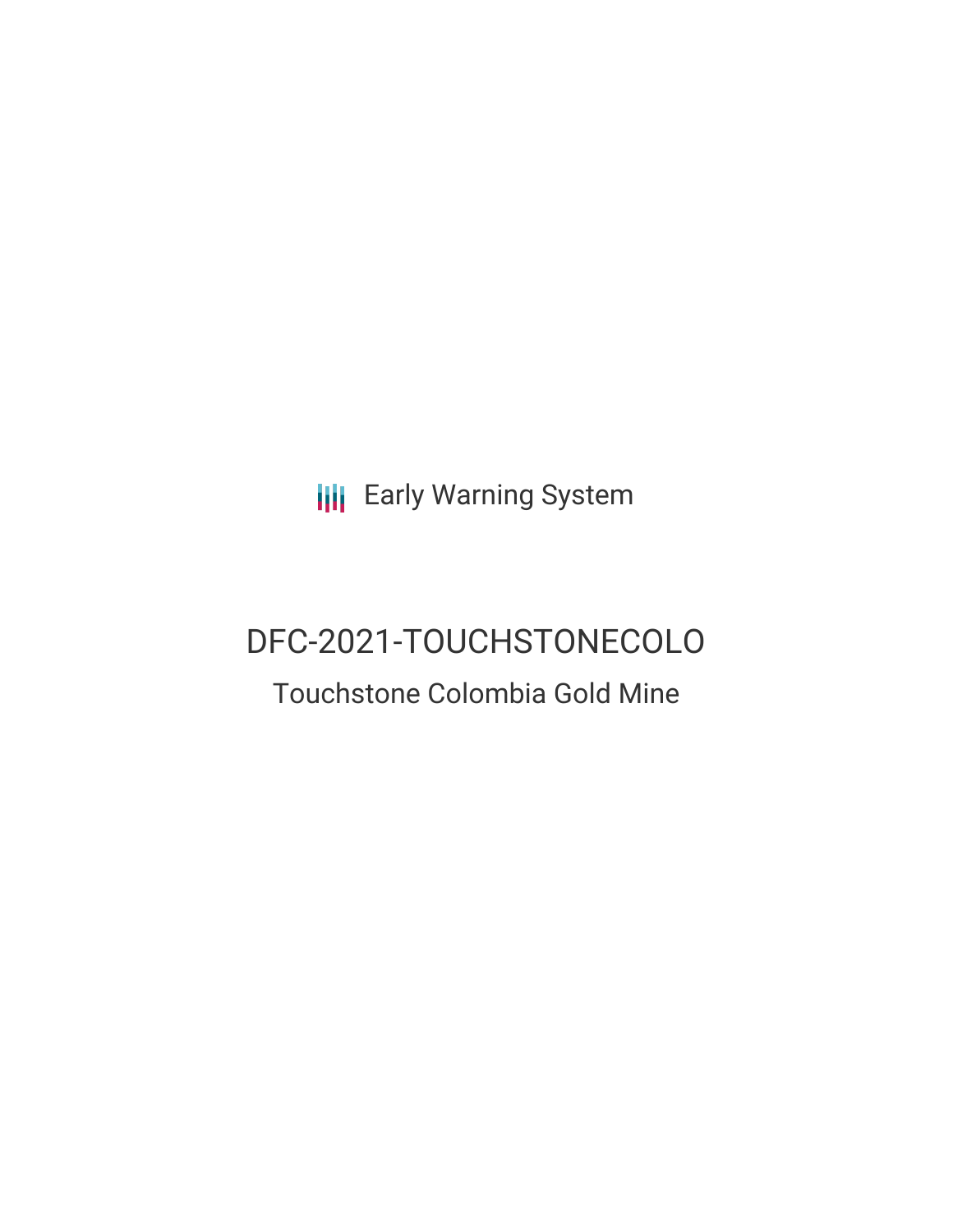

#### **Quick Facts**

| <b>Countries</b>               | Colombia                                               |
|--------------------------------|--------------------------------------------------------|
| <b>Specific Location</b>       | Antioquia                                              |
| <b>Financial Institutions</b>  | US International Development Finance Corporation (DFC) |
| <b>Status</b>                  | Active                                                 |
| <b>Bank Risk Rating</b>        | Α                                                      |
| <b>Borrower</b>                | Touchstone Gold Holdings S.A.                          |
| <b>Sectors</b>                 | Mining                                                 |
| <b>Investment Type(s)</b>      | Equity                                                 |
| <b>Investment Amount (USD)</b> | \$28.00 million                                        |
| <b>Loan Amount (USD)</b>       | \$25.00 million                                        |
| <b>Project Cost (USD)</b>      | \$28,00 million                                        |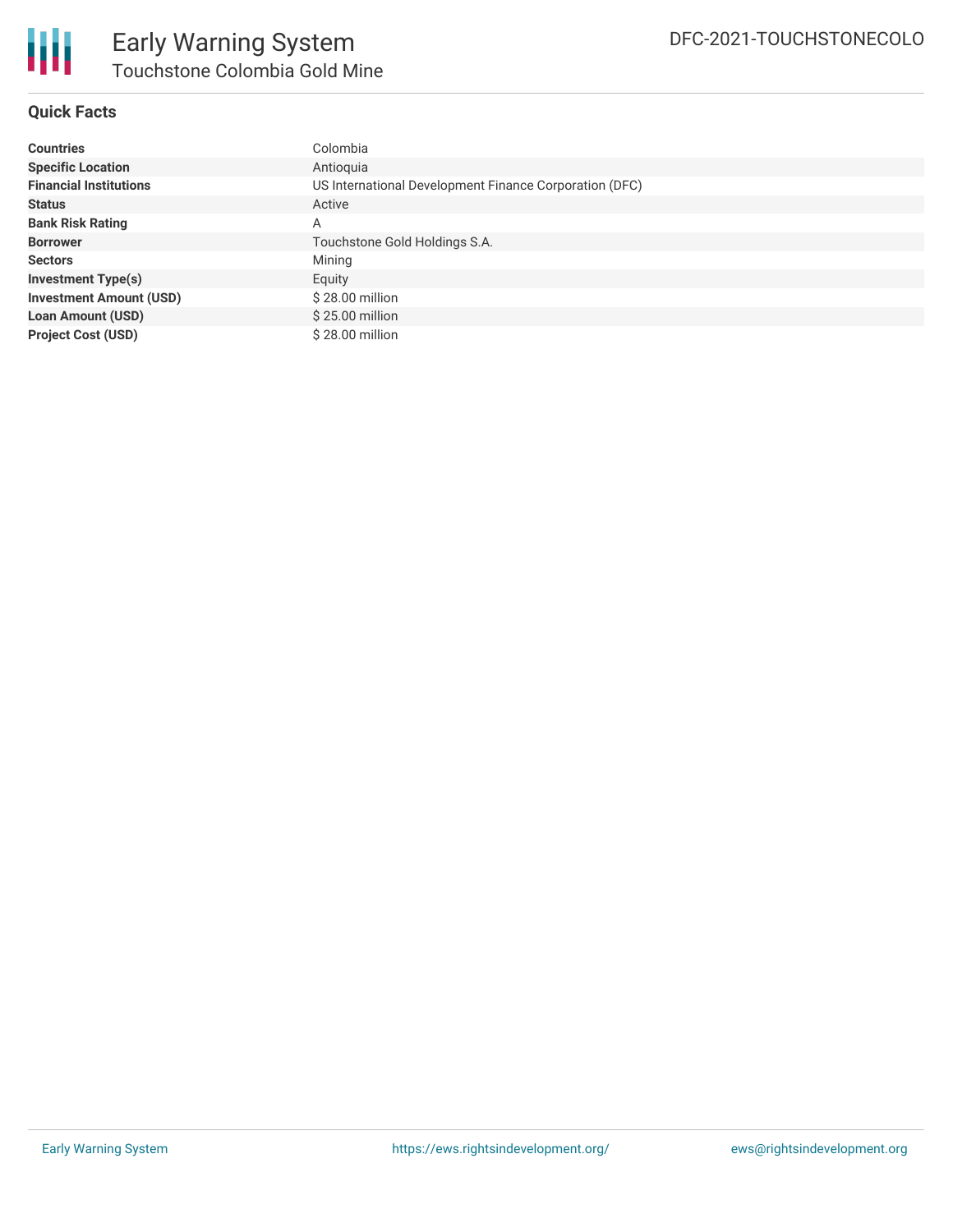

#### **Project Description**

The Project is expected to have a positive developmental impact in Colombia through expanding a modest-sized gold mine. The expansion includes employing around 200 local workers and will result in substantial export earnings for the country. The exports will mitigate a persistent trade deficit, while the promotion of gold mining diversifies the country's extractive sector, otherwise negatively impacted by low oil prices in recent years. The Project supports formalizing gold production, which increases tax payments and enhances environmental practices.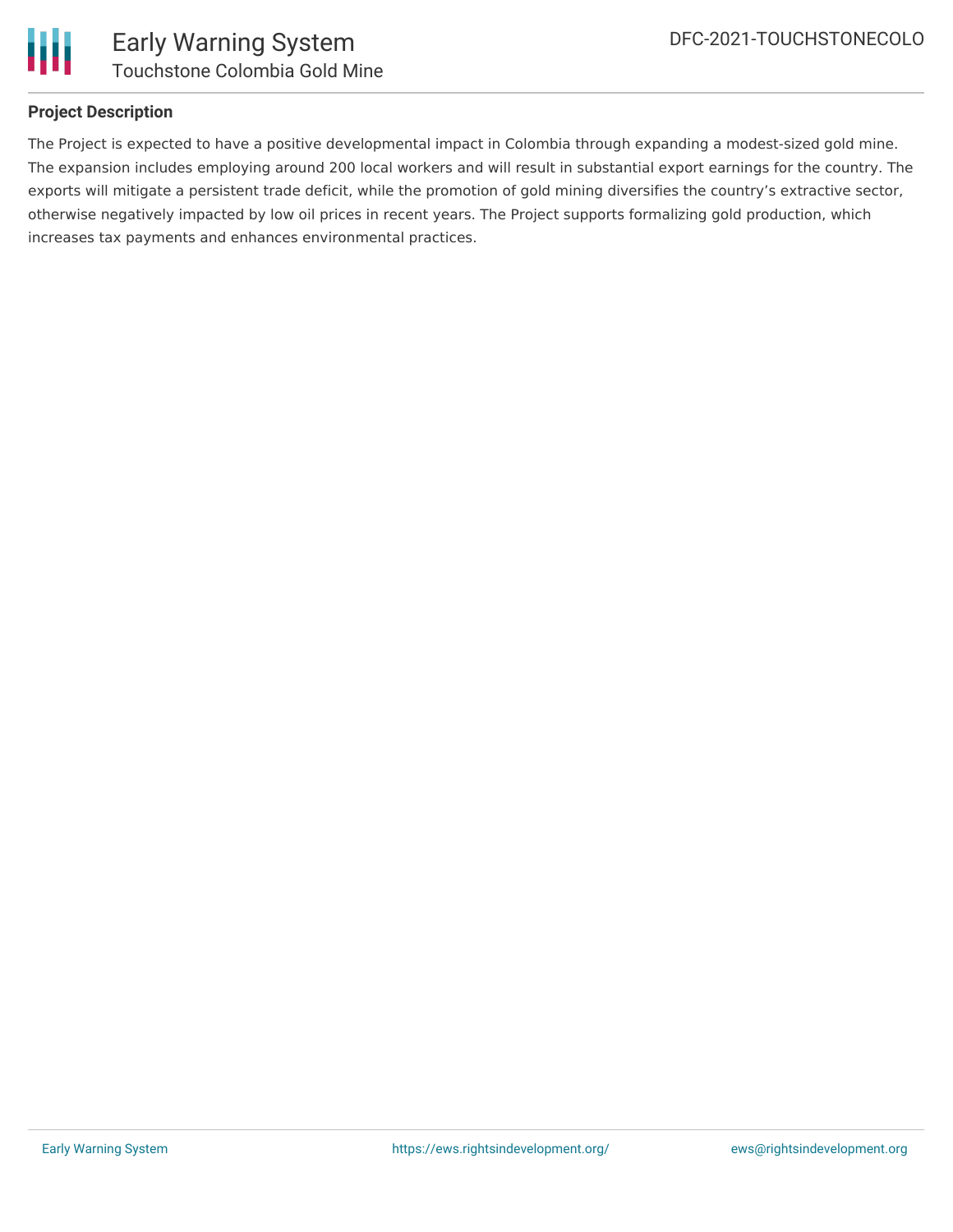

### Early Warning System Touchstone Colombia Gold Mine

#### **Investment Description**

US International Development Finance Corporation (DFC)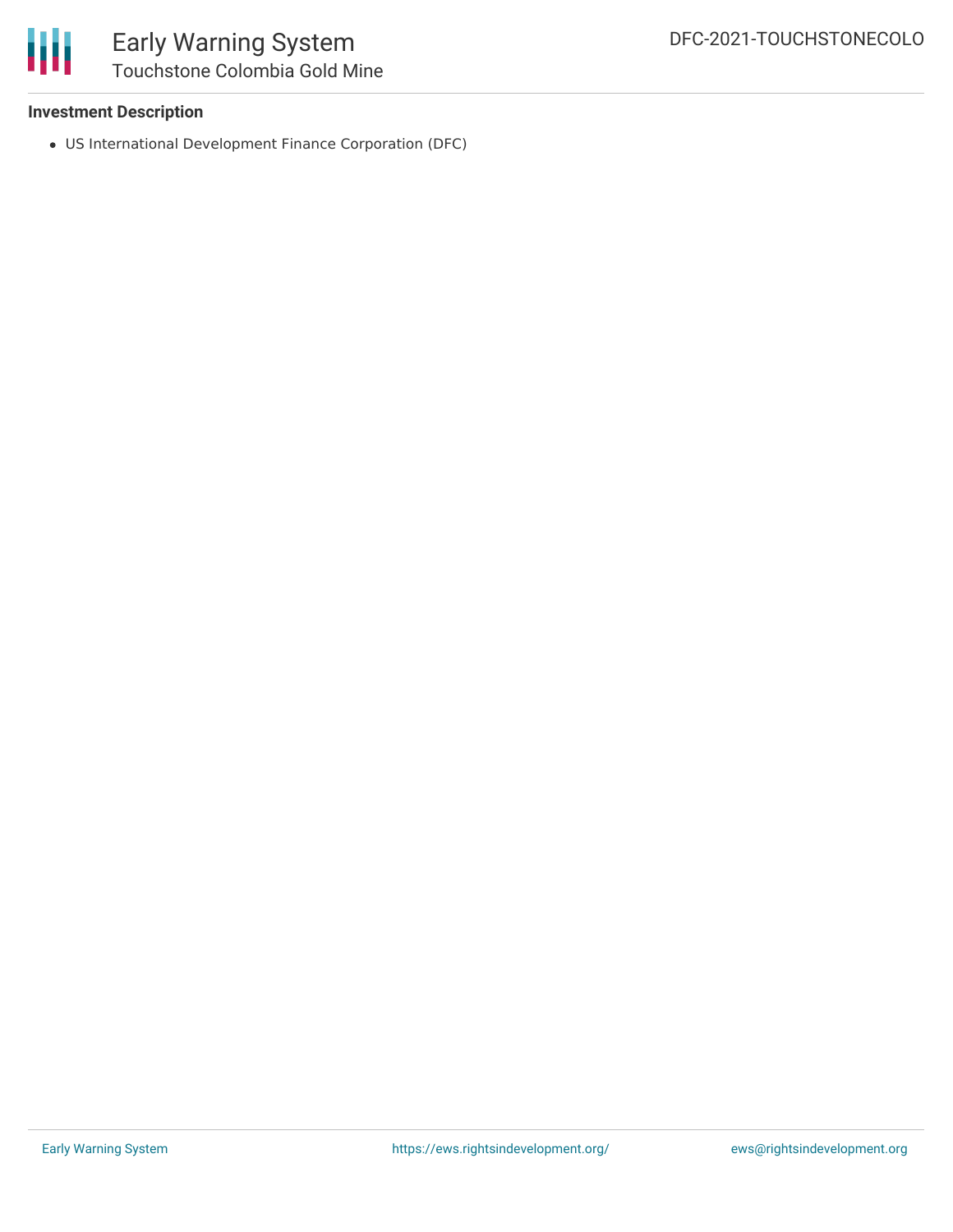

#### **Contact Information**

\*\*Project contacts not available at the time of disclosure.\*\*

#### ACCESS TO INFORMATION

Unlike many other development finance institutions, DFC does not currently have an access to information policy.

Under the United States Freedom of Information Act (FOIA), DFC is obliged to respond to reasonably formulated requests for Agency records. However, DFC may apply exemptions from release to certain types of information and may charge fees in responding to requests. DFC has a designated FOIA officer who is trained in how to respond to requests and implement the law. You can learn more about filing a FOIA request at: https://www.dfc.gov/foia

#### ACCOUNTABILITY MECHANISM OF THE UNITED STATES INTERNATIONAL DEVELOPMENT FINANCE CORPORATION (DFC)

The Office of Accountability is an independent office that addresses complaints about environmental or social issues related to DFC-supported projects. The office provides communities an opportunity to have concerns independently reviewed and addressed. If you submit a complaint to the Office of Accountability, it may assist you by either seeking to address your problems by facilitating a problem solving dialogue between you and those implementing the project and/or investigating whether the DFC complied with its policies to prevent environmental, social, human rights, and labor harms.

You can find more information about the Office of Accountability at: https://www.dfc.gov/who-we-are/office-accountability